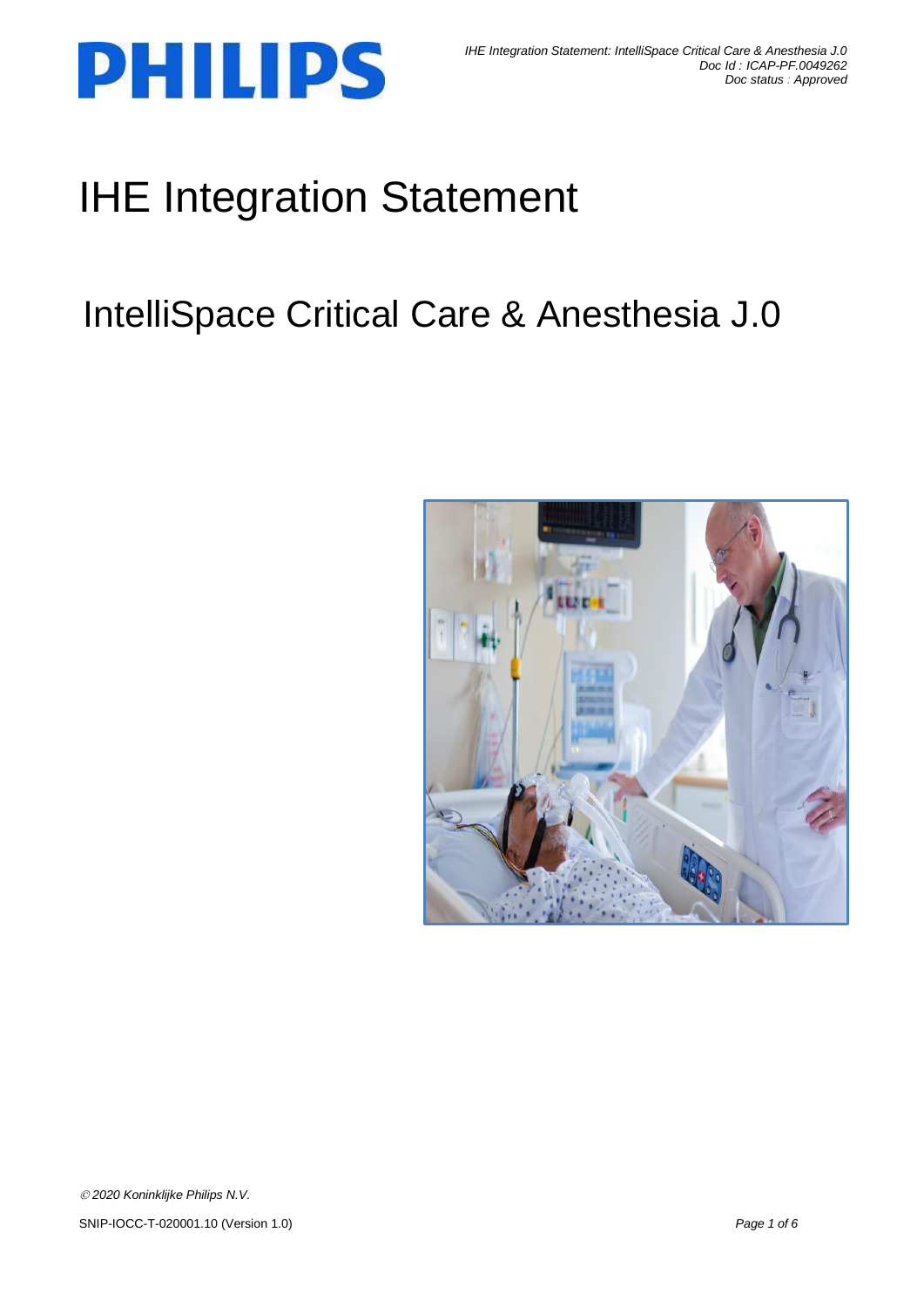*IHE Integration Statement: IntelliSpace Critical Care & Anesthesia J.0 Doc Id : ICAP-PF.0049262 Doc status : Approved*

**Issued by** Philips Medical Systems Nederland B.V., a Philips Healthcare Company

P.O. Box 10 000 5680 DA Best The Netherlands

URL: <https://www.philips.com/healthcare/about/customer-support>

Doc Id: *ICAP-PF.0049262* Date: *2020-JUL-28*

SNIP-IOCC-T-020001.10 (Version 1.0) *Page 2 of 6*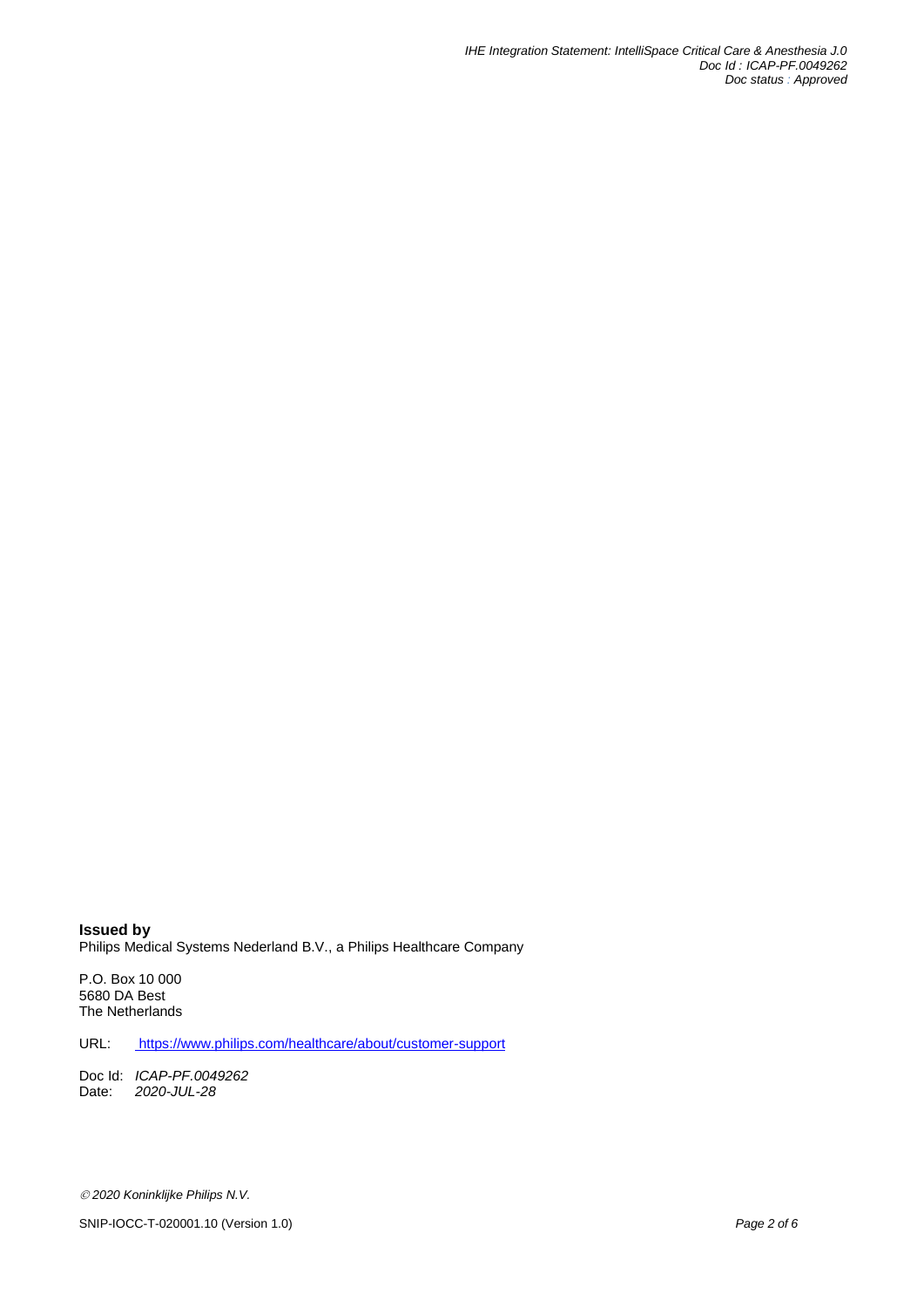## Table of Contents

| 12 |  |
|----|--|
|    |  |
|    |  |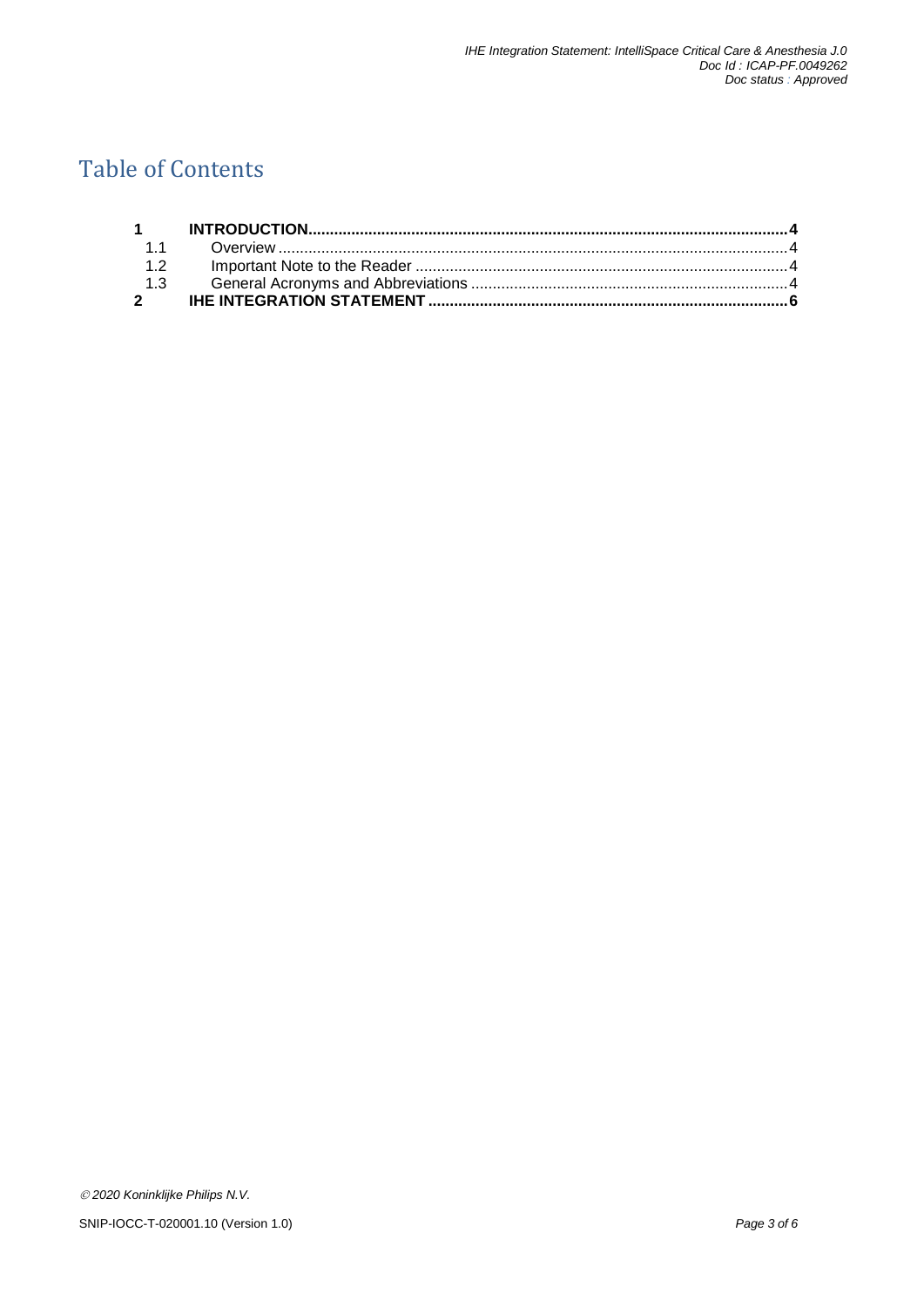#### <span id="page-3-0"></span>**1 Introduction**

#### <span id="page-3-1"></span>**1.1 Overview**

The Integrating the Healthcare Enterprise (IHE) Integration Statement specifies the Integration Profiles, its Actors, and Options Philips Healthcare has chosen for implementing in this product. This document helps the reader to investigate whether and to what extent interoperability with other products might be supported.

The IHE Technical Framework identifies a subset of the functional components of the healthcare enterprise and specifies their interactions in terms of a set of coordinated transactions. The actors and transactions described in the IHE Technical Framework are abstractions of the real-world healthcare information system environment. While some of the transactions are traditionally performed by specific product categories (e.g. HIS, RIS, PACS, or modalities), the IHE Technical Framework intentionally avoids associating functions or actors with such product categories. For each actor, the IHE Technical Framework defines only those functions associated with integrating information systems. The IHE definition of an actor should therefore not be taken as the complete definition of any product that might implement it, nor should the framework itself be taken as the complete definition of a healthcare information system architecture.

This IHE Integration Statement provides the reader with a high-level view of supported IHE integration profiles. For further investigations, additional information can be found in the DICOM Conformance Statement of this product and in the IHE Technical Framework.

#### <span id="page-3-2"></span>**1.2 Important Note to the Reader**

This IHE Integration Statement by itself does not guarantee successful interoperability of this Philips product with other products. The user (or user's agent) should be aware of the following issues:

#### **Interoperability**

Interoperability refers to the ability of application functions, distributed over two or more systems, to work successfully together. It is the user's responsibility to analyze thoroughly the application requirements and to specify a solution that integrates Philips equipment with non-Philips equipment.

#### **Verification**

Philips equipment has been carefully tested to ensure that the actual implementation of the IHE Integration Profiles corresponds with this Integration Statement.

Where Philips equipment is linked to other equipment, the first step is to compare the relevant Integration Statement. If the Integration Statement indicates that successful information exchange should be possible, additional verification tests will be necessary to ensure the functionality, performance, accuracy and stability of image and image related data. It is the responsibility of the user (or user's agent) to specify the appropriate test suite and to carry out the additional verification tests.

#### **New versions of the IHE Technical Framework**

The IHE Technical Framework will evolve in future to meet the user's growing requirements and to incorporate new features and technologies. Philips is actively involved in this evolution and plans to adapt its equipment to future versions of the IHE Technical Framework. In order to do so, Philips reserves the right to make changes to its products or to discontinue its delivery.

The user should ensure that any non-Philips provider linking to Philips equipment also adapts to future versions of the IHE Technical Framework. If not, the incorporation of IHE enhancements into Philips equipment may lead to loss of connectivity (in case of networking).

### <span id="page-3-3"></span>**1.3 General Acronyms and Abbreviations**

The following acronyms and abbreviations are used in the document.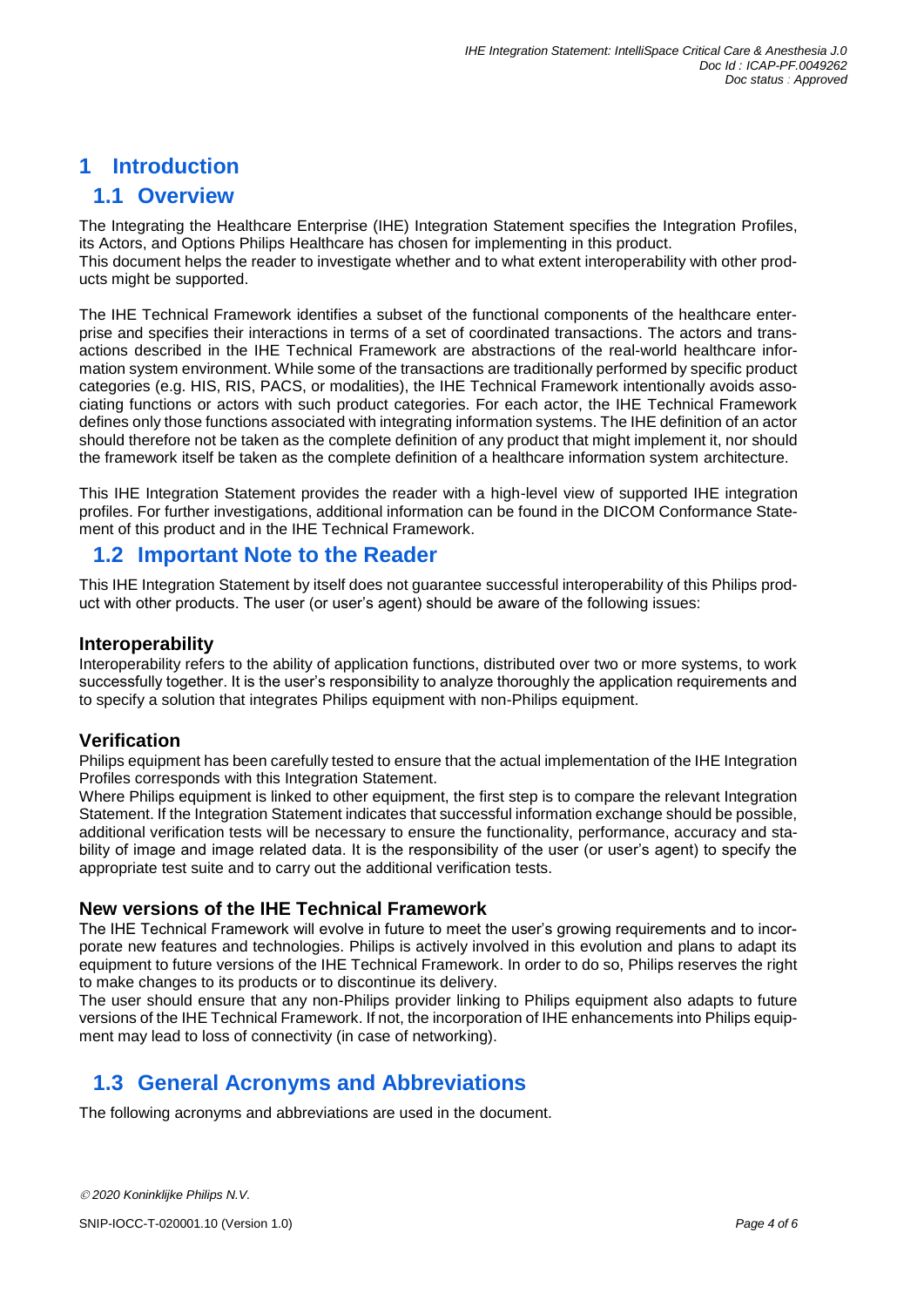- Actor An entity within a use case that performs an action
- DICOM Digital Imaging and Communication in Medicine<br>HIS Hospital Information System
- HIS Hospital Information System<br>HL7 Health Level 7
- HL7 Health Level 7
- IHE Integrating the Healthcare Enterprise
- PACS Picture Archiving and Communication System<br>• RIS Radiology Information System
- RIS Radiology Information System